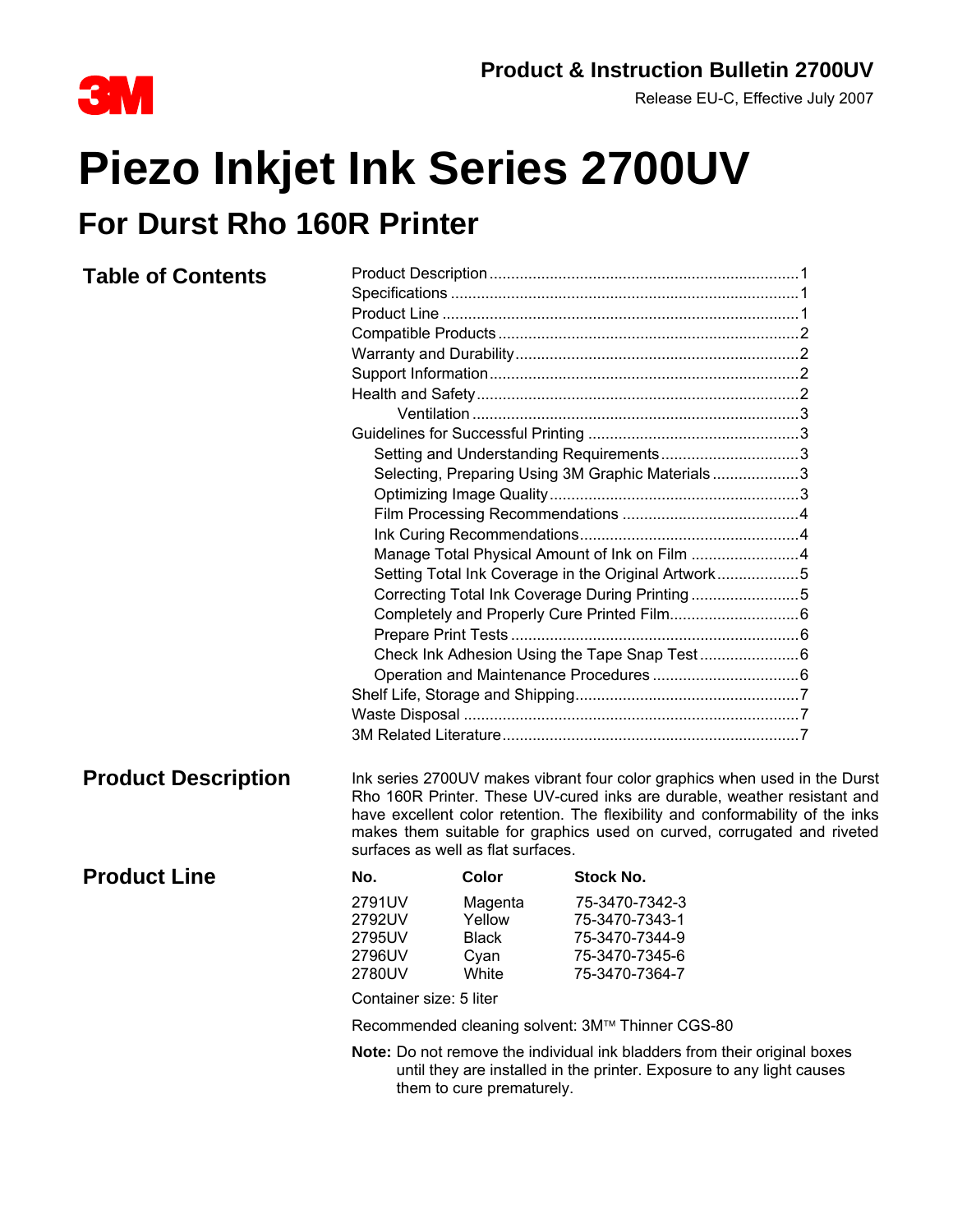| <b>Compatible Products</b><br>and Substrates | This Product and Instruction Bulletin does not intentionally contain a list of<br>approved and qualified films/materials. For details on using a particular 3M<br>film or substrate for the 2700UV Ink printing, please contact your regional<br>technical service or 3M sales representative. |  |  |
|----------------------------------------------|------------------------------------------------------------------------------------------------------------------------------------------------------------------------------------------------------------------------------------------------------------------------------------------------|--|--|
| <b>Warranty and</b><br><b>Durability</b>     | For complete details on recommended applications, graphic construction<br>options, durability and warranty, please refer to the MCS™ Warranty<br>Matrix or contact your regional Technical Service/Sales Representative.                                                                       |  |  |
|                                              | <b>Important Notice:</b>                                                                                                                                                                                                                                                                       |  |  |
|                                              | This product and instruction bulletin provides technical information only. All<br>questions of warranty and liability relating to this product are governed by<br>the terms and conditions of the sale, subject, where applicable, to the<br>prevailing law.                                   |  |  |
|                                              | Before using, the user must determine the suitability of the product for its<br>required or intended use, and the user assumes all risk and liability<br>whatsoever in connection herewith.                                                                                                    |  |  |
|                                              | This ink may perform satisfactorily on many papers and semi-rigid<br>materials, but such applications are not warranted by 3M.                                                                                                                                                                 |  |  |
|                                              | Always run a test print to be certain that print quality, ink adhesion and<br>scratch resistance are adequate to meet your needs. Contact the material<br>manufacturer for additional information.                                                                                             |  |  |
| <b>Support Information</b>                   | • Hardware and software support, including ink and color profiles:<br>Contact the printer manufacturer or authorized dealer.                                                                                                                                                                   |  |  |
|                                              | <b>For further Assistance:</b><br>For help on specific questions relating to 3M Commercial Graphics<br>products, please contact your local 3M Technical Service/Sales<br>Representative or contact:                                                                                            |  |  |
|                                              | <b>3M Deutschland GmbH</b><br>Display & Graphics Laboratory<br>Carl-Schurz-Strasse 1<br>D-41453 Neuss, Germany<br>Phone: +49 (0)2131 / 143500<br>+49 (0) 2131 / 142377<br>Fax:                                                                                                                 |  |  |
| <b>Health and Safety</b>                     |                                                                                                                                                                                                                                                                                                |  |  |
|                                              | Note: When handling any chemical products, read the manufacturers'<br>container labels and the Material Safety Data Sheets (MSDS) for<br>important health, safety and environmental information.                                                                                               |  |  |
|                                              | MSDS sheets for 3M Inks:                                                                                                                                                                                                                                                                       |  |  |
|                                              | Material Safety Data Sheets are shipped and come with ink.                                                                                                                                                                                                                                     |  |  |
|                                              | When using any equipment, always follow the manufacturers' instructions<br>for safe operation.                                                                                                                                                                                                 |  |  |
|                                              |                                                                                                                                                                                                                                                                                                |  |  |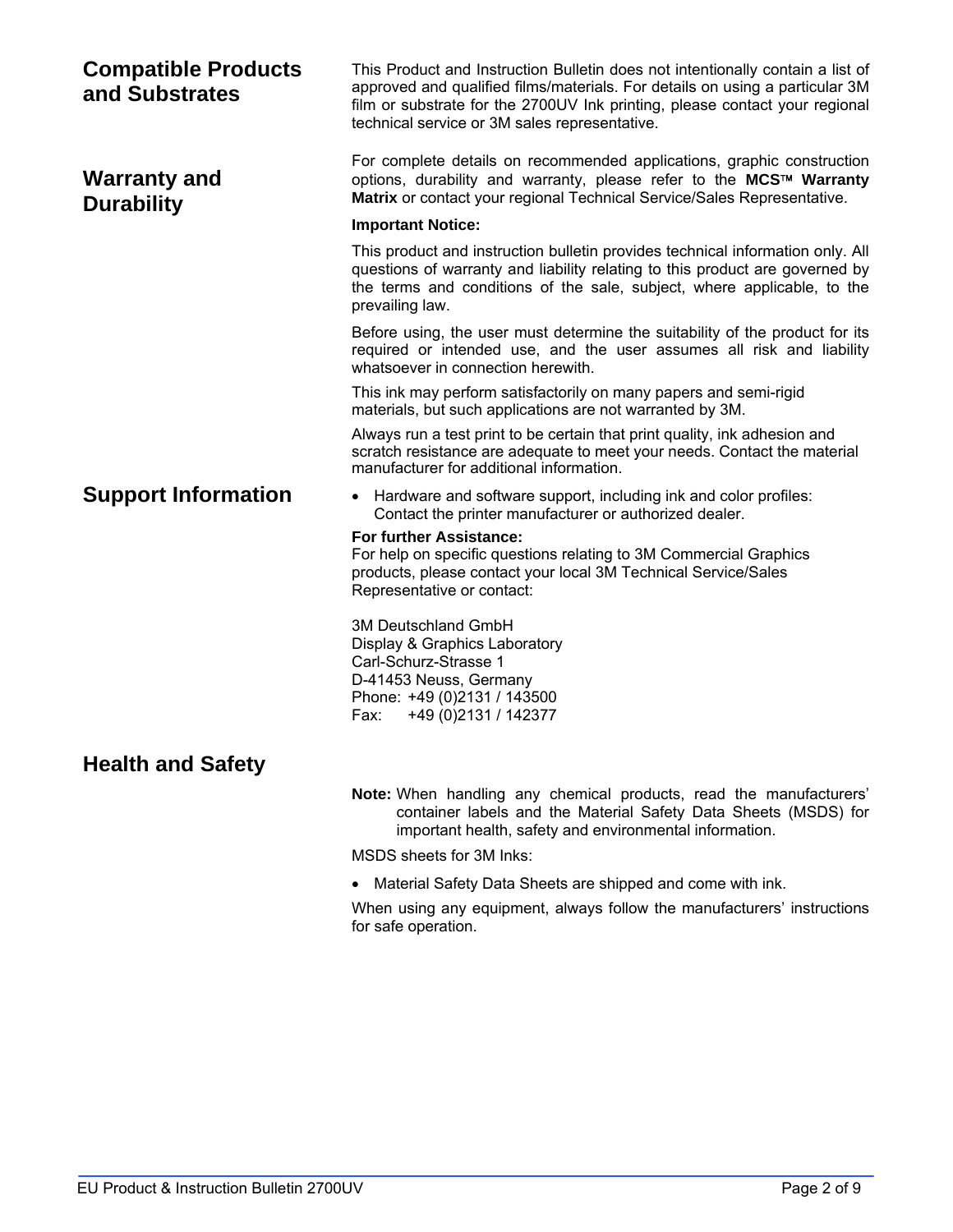### **Guidelines for Successful Printing**

**Setting and Understanding Requirements** 

### *Important Note*

**Selecting, Preparing Using 3M Graphic Materials** 

**Ventilation** The Durst Rho 160R printer must be connected to an external outflow device. Ventilation must be sufficient to prevent ozone and ink vapor build-up and maintain levels below the limit for worker exposure. Refer to the Durst Installation Guide for requirements.

Refer to the printer's User Guide for ventilation details.

The most successful and durable graphics are achieved when all of the following criteria are met.

• Printer operator

The printer operator needs to understand the relationship between film characteristics, printer setup, total ink coverage and curing to produce graphics that achieve the performance expectations of the film and the customer.

• Graphic designer

The graphic designer needs to know the parameters and printing recommendations for both the film and printer being used for each graphic.

• Graphic applicator

The graphic applicator needs to be aware of any special handling or application techniques for the construction. Any combination of high total ink coverage, hot application temperatures and irregular application surfaces may make the application more difficult.

Some application difficulties cannot be controlled by the film processing. Refer to the base film's Product Bulletin for application details on each product used in the construction.

- Use the right film for the job. Each film has specific intended uses, construction options, processing conditions, and durabilities. Always refer to the Product Bulletins for each of the materials and to the recommended Instruction Bulletins for complete details.
- Do not use damaged rolls of film, which can result in head strikes and printer damage.
- Condition the film, ink and graphic protection for 24 hours in the same environment as the printer before using.
- **Optimizing Image Quality •** Good color management practices are essential.

For good color output, the graphic designer must consider the printer, the halftoning method and the ink series being used. Use the method you are accustomed to that provides the desired printing results, which may include Photoshop, high end scanners or ICC profiles.

• Use the correct software profiles.

Each printer, ink and material combination has a unique printer profile that helps ensure successful printing. Contact the printer manufacturer for assistance.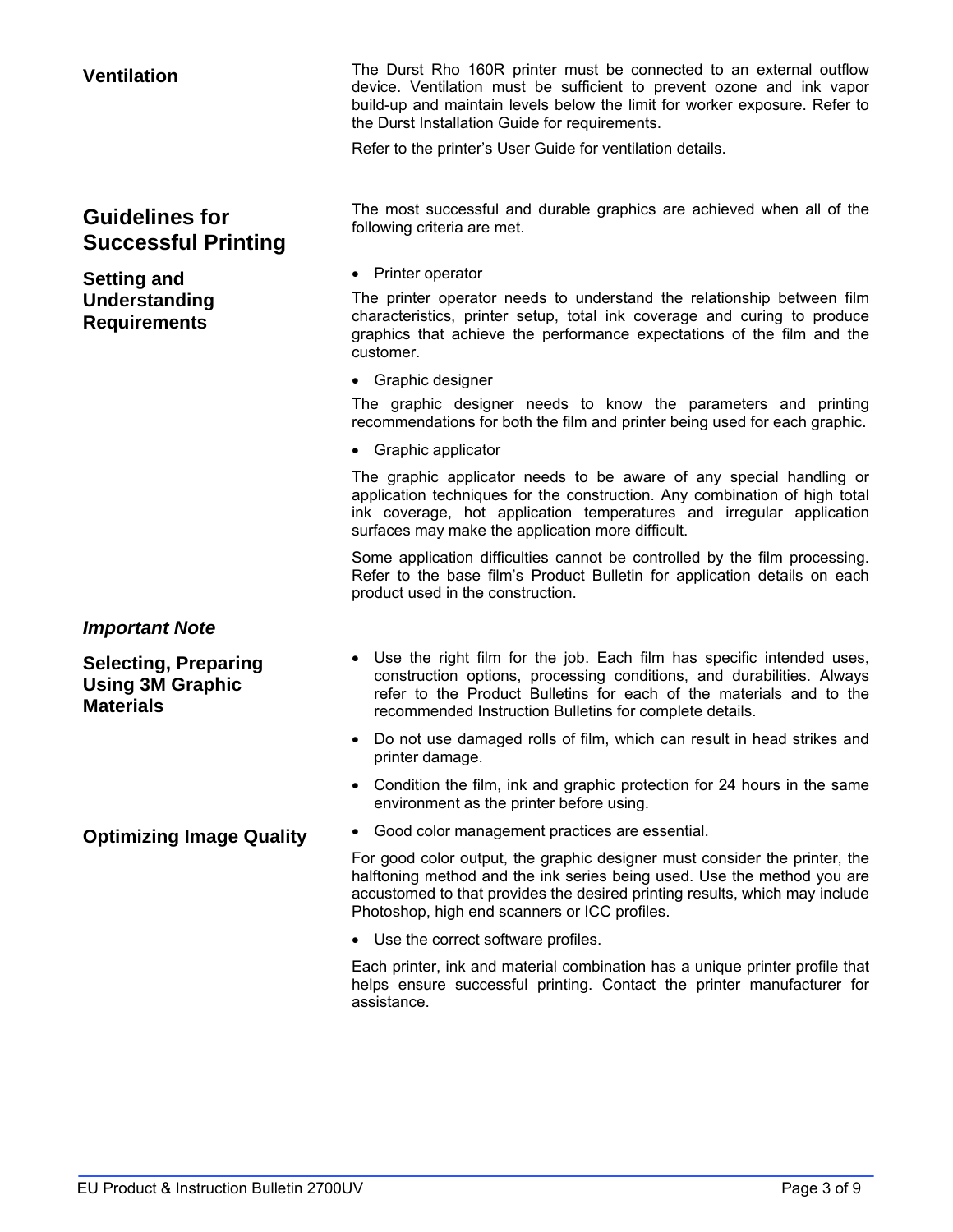#### **Film Processing Recommendations**

Printer set-up is critical to achieve the image quality needs and to ensure proper film processing, including UV cure dose. The following printer settings are a good starting point for most film. Make adjustments as necessary for your specific speed and quality requirements. Refer to the printer's user manual for details.

If other printing conditions are selected, use the following table to select the right UV lamp set-up.

*Important Notice! Ink cure depends very much on the print speed, the UV power of the lamps and the amount of ink laydown in a print. Since the UV power of the lamps deteriorate with time it is strongly recommended to control and measure the UV energy with a UV Integrator/radiometer regularly. Also refer to the Durst Operating Manual for detailed maintenance intervals for the lamps.* 

## **Curing Recommendations** *Curing Table for 8 & 16 Quadro Printer Versions*

|  | Lamp intensity setting $= 16$ |  |
|--|-------------------------------|--|
|  |                               |  |

| <b>Passes</b>                 | 400 x 400 dpi |               |             | 600 x 400 dpi |               |             |
|-------------------------------|---------------|---------------|-------------|---------------|---------------|-------------|
|                               | <b>Matte</b>  | <b>Glossy</b> | <b>Both</b> | <b>Matte</b>  | <b>Glossy</b> | <b>Both</b> |
| Pass 2                        |               |               |             |               |               |             |
| Pass 3                        |               |               |             |               |               |             |
| Pass 4 (Pass 4<br>w/backlit)  |               |               |             |               |               |             |
| Pass 5 (Pass 5)<br>w/backlit) |               |               |             |               |               |             |
| Pass 6 (Pass 6)<br>w/backlit) |               |               |             |               |               |             |

#### *For the use of 2700UV inks with 3M 1920DR clear coat*

Lamp intensity setting = 16

Energy levels\* should not exceed values of 55 mj/cm²

\* measured with Kühnast UV Integrator Type 250 - 410 nm

| <b>Passes</b> | 400 x 400 dpi |               | 600 x 400 dpi |               | 400 x 400 dpi<br>backlit |               |
|---------------|---------------|---------------|---------------|---------------|--------------------------|---------------|
|               | <b>Matte</b>  | <b>Glossy</b> | <b>Matte</b>  | <b>Glossy</b> | <b>Matte</b>             | <b>Glossy</b> |
| Pass 2        |               |               |               |               |                          |               |
| Pass 3        |               |               |               |               |                          |               |
| Pass 4        |               |               |               |               |                          |               |
| Pass 5        |               |               |               |               |                          |               |
| Pass 6        |               |               |               |               |                          |               |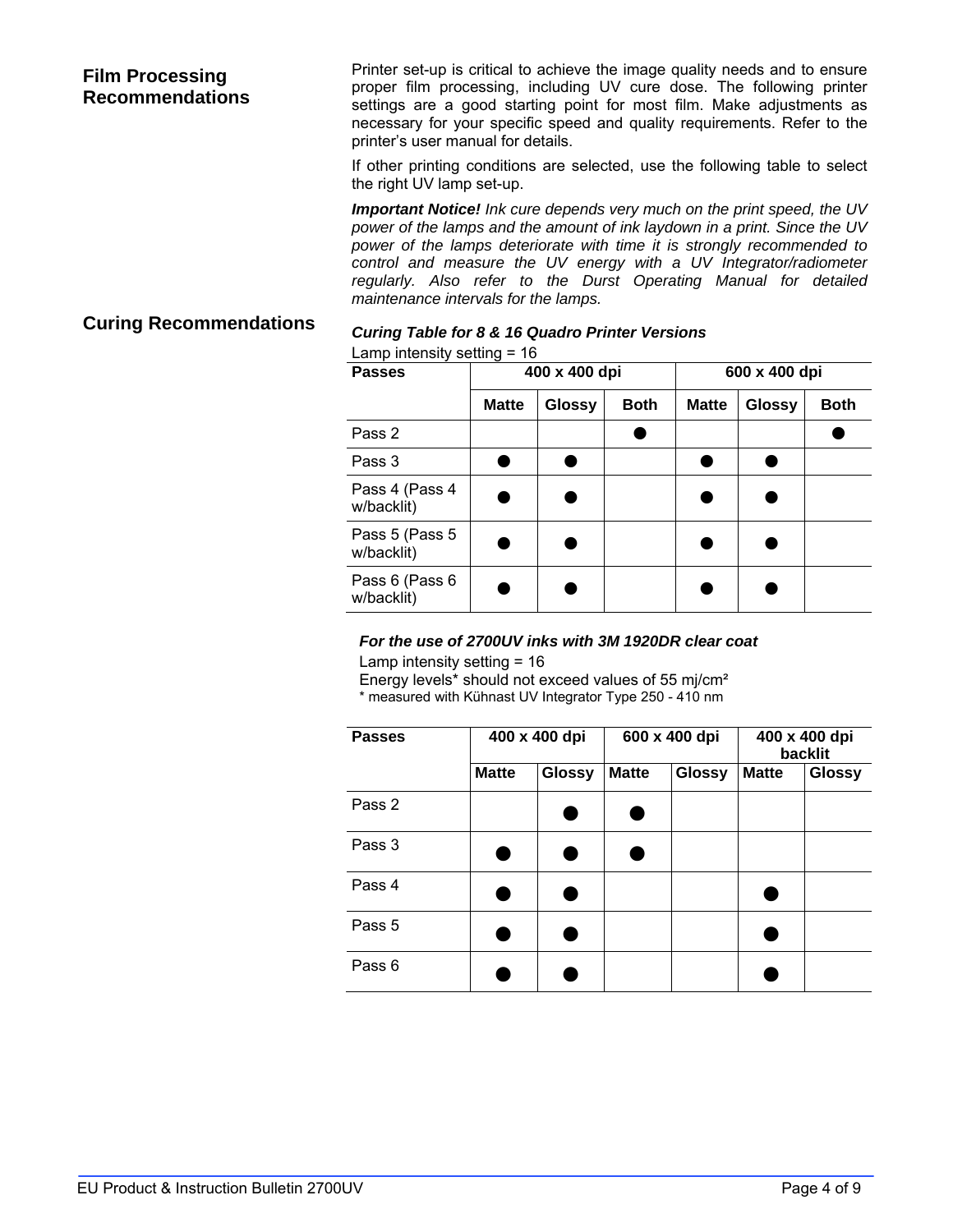| <b>Manage Total Physical</b><br><b>Amount of Ink on Film</b>   | Properly managing the total amount of ink laid down in any area on the<br>graphic results in better image quality, less ink usage, adequate curing and<br>greater throughput. It also helps ensure good film performance.                                                                                                                                                                                                                                                                   |
|----------------------------------------------------------------|---------------------------------------------------------------------------------------------------------------------------------------------------------------------------------------------------------------------------------------------------------------------------------------------------------------------------------------------------------------------------------------------------------------------------------------------------------------------------------------------|
|                                                                | Note: Depending on the software you are using or the color printing<br>reference books you use, total ink coverage may be called: total<br>area coverage, total dot area, max CMYK, maximum ink amount,<br>total ink limit, total printing dot.                                                                                                                                                                                                                                             |
| <b>Setting Total Ink Coverage</b><br>in the Original Artwork   | The best time to affect total ink limits is when the original artwork is<br>created. Have the artist or graphic designer observe this simple rule while<br>creating the artwork to greatly simplify printing:                                                                                                                                                                                                                                                                               |
|                                                                | Always specify and supply the proper ICC color profile for the film, ink and<br>printer system when submitting the artwork for printing.                                                                                                                                                                                                                                                                                                                                                    |
| <b>Rho 160R Linearizations</b><br>and Profiles                 | The Durst Rho 160R printer has embedded Linearizations and ICC profiles<br>within the Durst RIP Software from Cheetah and Caldera for ink series<br>2700UV for these categories of 3M media.                                                                                                                                                                                                                                                                                                |
|                                                                | White, opaque glossy (i.e. IJ180C-10)                                                                                                                                                                                                                                                                                                                                                                                                                                                       |
|                                                                | • White, opaque matte (i.e. IJ160C-10)                                                                                                                                                                                                                                                                                                                                                                                                                                                      |
|                                                                | Transparent glossy (i.e. IJ3650-114)                                                                                                                                                                                                                                                                                                                                                                                                                                                        |
|                                                                | • Reflective (i.e. IJ680CR-10)                                                                                                                                                                                                                                                                                                                                                                                                                                                              |
|                                                                | • White, translucent matte (i.e. IJ3630-20)                                                                                                                                                                                                                                                                                                                                                                                                                                                 |
|                                                                | The proper use of color management tools should result in appropriate<br>total ink coverage. If the total ink coverage on the color-separated image is<br>still too high for the media, use the Durst Rho Software Ink Limiting<br>function to reduce the total physical amount of ink on the media. The ink<br>limiting function manipulates the print data to reduce the amount of ink<br>used while maintaining color balance for the best possible image quality.                       |
|                                                                | Note: If your printer is equipped with a different RIP Software please<br>contact Durst or their authorized dealer/distributor for Linearizations<br>and ICC Profiles.                                                                                                                                                                                                                                                                                                                      |
| <b>Correcting Total Ink</b><br><b>Coverage During Printing</b> | Achieving proper ink coverage during printing is generally a two step<br>process; clipping your upper ink limits calibrate or linearize your system<br>(ink, media & printer) and use a good color profile during the RIP process.                                                                                                                                                                                                                                                          |
|                                                                | 1. Determine the maximum ink necessary to produce the greatest color<br>saturation. For example, if you print and review a series of color<br>patches in 1% increments from 90% to 100%, you may notice no visible<br>difference between the 96% and the 97% patch. Therefore, any ink<br>used above 96% will not create a more saturated color. However, use<br>of ink above the 96% amount unnecessarily adds additional ink that<br>does not contribute to or improve the image quality. |
|                                                                | 2. Properly calibrate or linearize your film, ink and printer system. A<br>properly calibrated or linearized print system will use just the right<br>amount of ink to reproduce the highlight, mid and shadow tones called<br>for the in the digital image.                                                                                                                                                                                                                                 |
|                                                                | 3. Use the proper combination of source and destination color profiles to<br>print your graphic. Preferably, the artist or graphic designer should<br>supply the source color profile used to create the digital artwork.<br>Applying the proper destination or printer color profile for your particular<br>film, ink and printer system will ensure the total ink limit is not<br>exceeded.                                                                                               |
|                                                                | 4. If the total ink coverage is still too high, your RIP software probably<br>supports ink limiting. You may be able to use this function to reduce the<br>total amount of ink on the film.                                                                                                                                                                                                                                                                                                 |

**Note**: For complete details on ink control, refer to the User's Guide for the RIP you are using.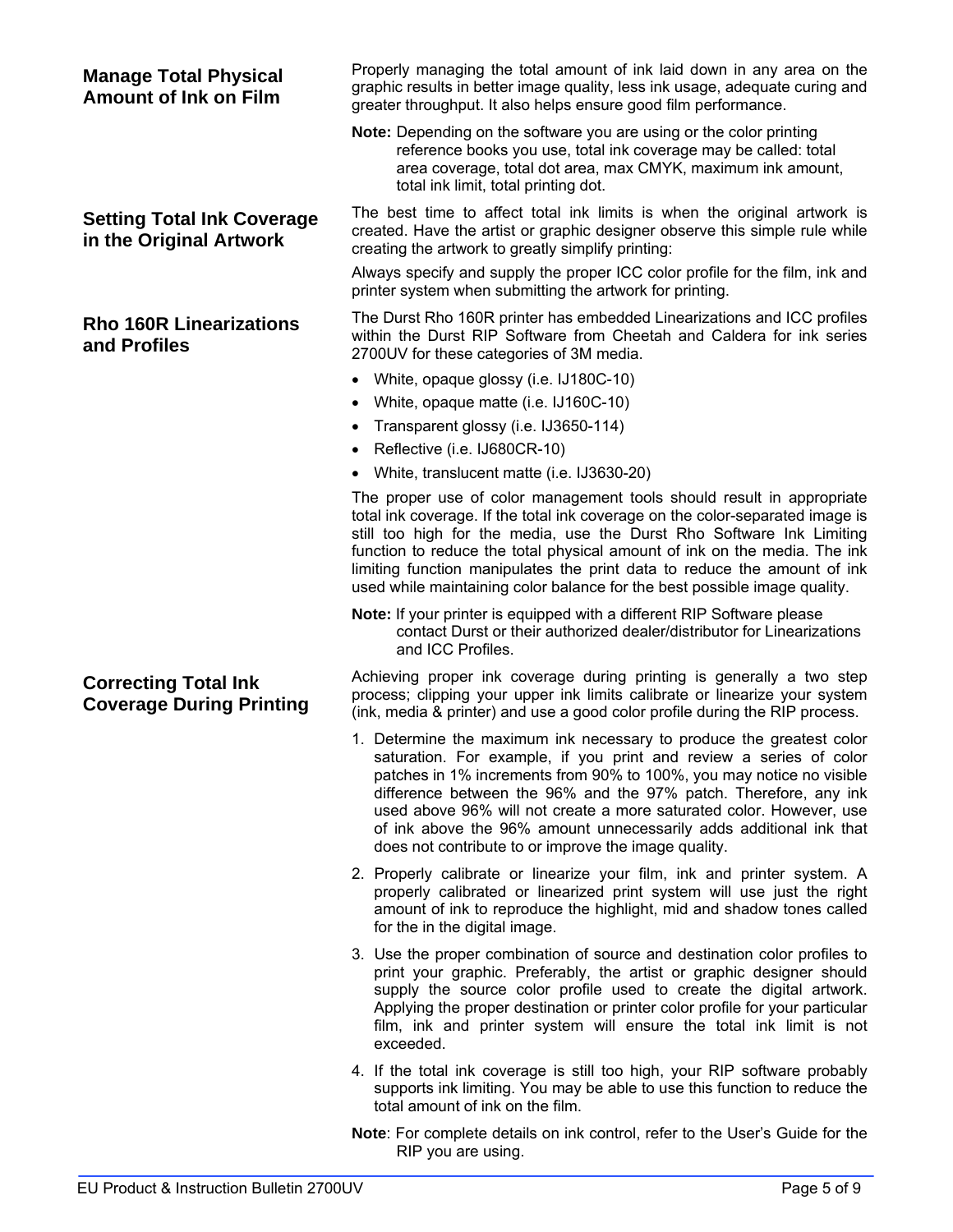| <b>Completely and Properly</b><br><b>Cure Printed Film</b> | Tacky film indicates that the ink is not properly cured. To resolve this<br>problem, consider increasing the printer's lamp intensity                                                                                                                                |                                                        |                                                                                                                                                           |  |  |
|------------------------------------------------------------|----------------------------------------------------------------------------------------------------------------------------------------------------------------------------------------------------------------------------------------------------------------------|--------------------------------------------------------|-----------------------------------------------------------------------------------------------------------------------------------------------------------|--|--|
| <b>Prepare Print Tests</b>                                 | • Print a test on each type of film you use. The default settings in the<br>printer for speed and UV curing and the pre-selected settings in the<br>software for total ink coverage and linearization, may not be the optimum<br>for the film that you are printing. |                                                        |                                                                                                                                                           |  |  |
|                                                            | • Print the images at different settings: printer, total ink coverage and<br>lamps. Refer to Film Processing Recommendations, page 4.                                                                                                                                |                                                        |                                                                                                                                                           |  |  |
|                                                            | $\bullet$                                                                                                                                                                                                                                                            | wound on a spindle or core during printing.            | Check to see that the image does not emboss or block if the film is                                                                                       |  |  |
| <b>Check Ink Adhesion Using</b><br>the Tape Snap Test      |                                                                                                                                                                                                                                                                      |                                                        | Use the point of a sharp razor blade, a knife, or other suitable instrument<br>to scratch a crosshatch pattern through the ink. Do not cut into the film. |  |  |
|                                                            | Use 3M™ Applicator PA-1 Gold to firmly apply a 1 inch wide strip of<br>$\bullet$<br>Scotch™ Tape 610 over the crosshatched areas.                                                                                                                                    |                                                        |                                                                                                                                                           |  |  |
|                                                            | Note: Applicator PA-1 is available from your 3M materials supplier. Tape<br>610 is available through most film or tape distributors.                                                                                                                                 |                                                        |                                                                                                                                                           |  |  |
|                                                            | • Remove the tape by pulling it back upon itself using a rapid, firm pull.<br>Less than 20% of the ink should be transferred to the tape when<br>performing the tape snap test.                                                                                      |                                                        |                                                                                                                                                           |  |  |
|                                                            | If more than 20% of the ink transfers to the tape, increase the lamp cure<br>setting (for example, from medium to high) or reduce the print speed,<br>reprint and retest the ink adhesion.                                                                           |                                                        |                                                                                                                                                           |  |  |
| <b>Operation and</b><br><b>Maintenance Procedures</b>      | Printer cleanliness is very important in the production of high quality, full<br>color graphics. Follow all operation and maintenance procedures<br>recommended in the printer's user manual.                                                                        |                                                        |                                                                                                                                                           |  |  |
|                                                            | 3M™ Thinner CGS-80 is the recommended solvent for this ink series for<br>performing normal printer maintenance.                                                                                                                                                      |                                                        |                                                                                                                                                           |  |  |
|                                                            | Durst's daily cleaning table is reproduced below. 3M is not responsible for<br>any changes Durst may make to this table.                                                                                                                                             |                                                        |                                                                                                                                                           |  |  |
|                                                            | when                                                                                                                                                                                                                                                                 | what to do                                             | tools/accessories                                                                                                                                         |  |  |
|                                                            | Daily                                                                                                                                                                                                                                                                | wipe dry with a CGS-80<br>moistened cleaning cloth     | Long Purge Cycle and manual Cleaning cloth (Durst #1473245)                                                                                               |  |  |
|                                                            |                                                                                                                                                                                                                                                                      | 3M™<br>Thinner<br>CGS-80 solution<br>cleaning solution | Inspection of the nozzle plate Cleaning cloth (Durst #1473245)<br>and eventual cleaning using 3M™ Thinner CGS-80 cleaning                                 |  |  |
|                                                            |                                                                                                                                                                                                                                                                      | (removal of ink)                                       | Inspection of the print plane Cleaning cloth (Durst #1473245)<br>3M™ Thinner CGS-80 cleaning<br>solution                                                  |  |  |